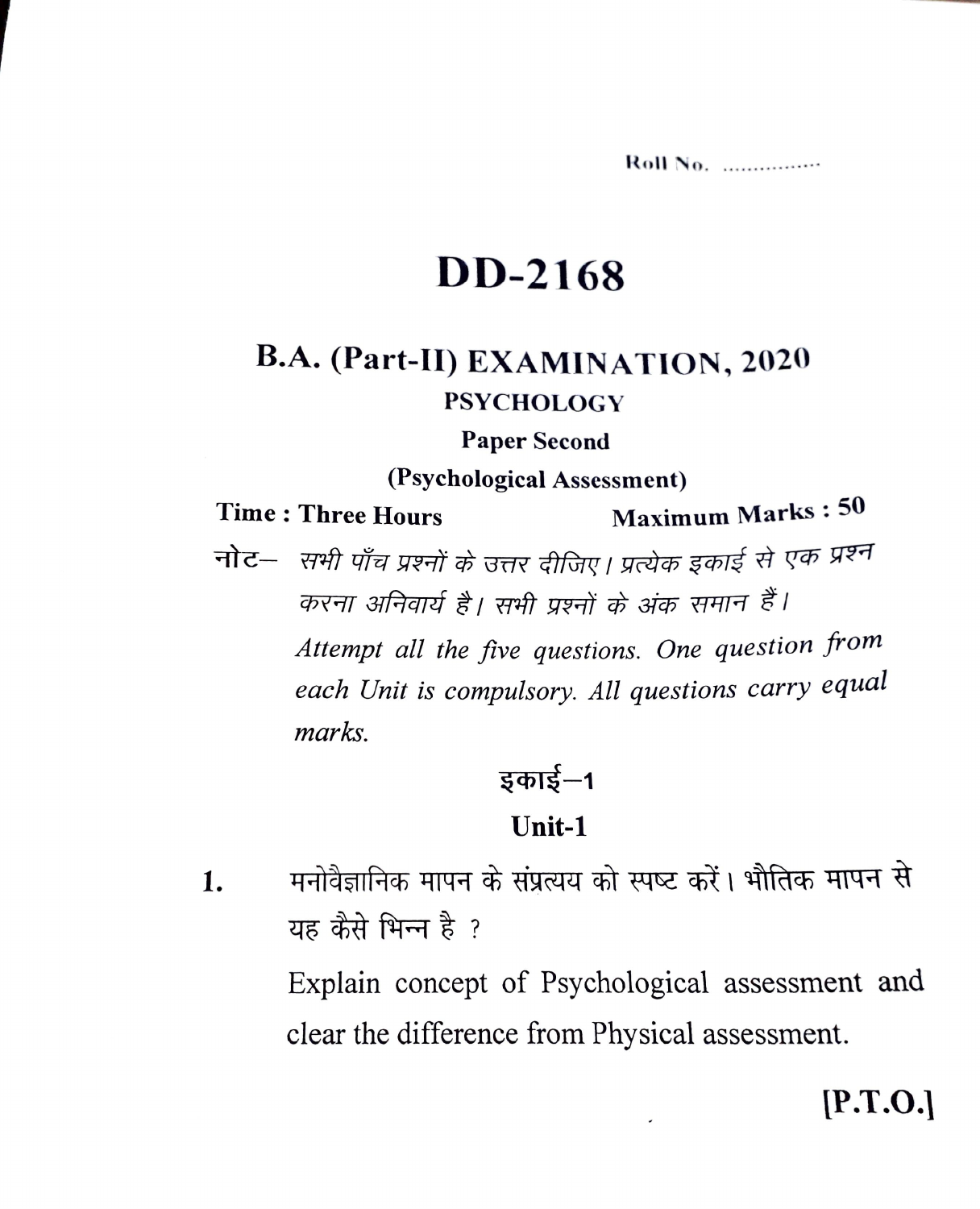# अथवा

#### **OR**

एक विमिय मापन एवं बहुविमिय मापन की चर्चा करें। Discuss unidimensional and multidimensional assessment.

## इकाई–2

## **Unit-2**

2. एक अच्छ मनविज्ञानिक परीक्षण की विशेषताओं का वर्णन करें। Describe the characteristics of a Psychological test.

## अथवा

### **OR**

प्रामाणिक परीक्षण के प्रकारों को समझाइए। Explain types of Standardized Test.

## **~-3**

### **Unit-3**

 $3.$  विश्वसनीयता क्या है ? विश्वसनीयता ज्ञात करने की विधियों का वर्णन करें।

> What is Reliability ? Describe methods of reliability.

> > अथवा **OR**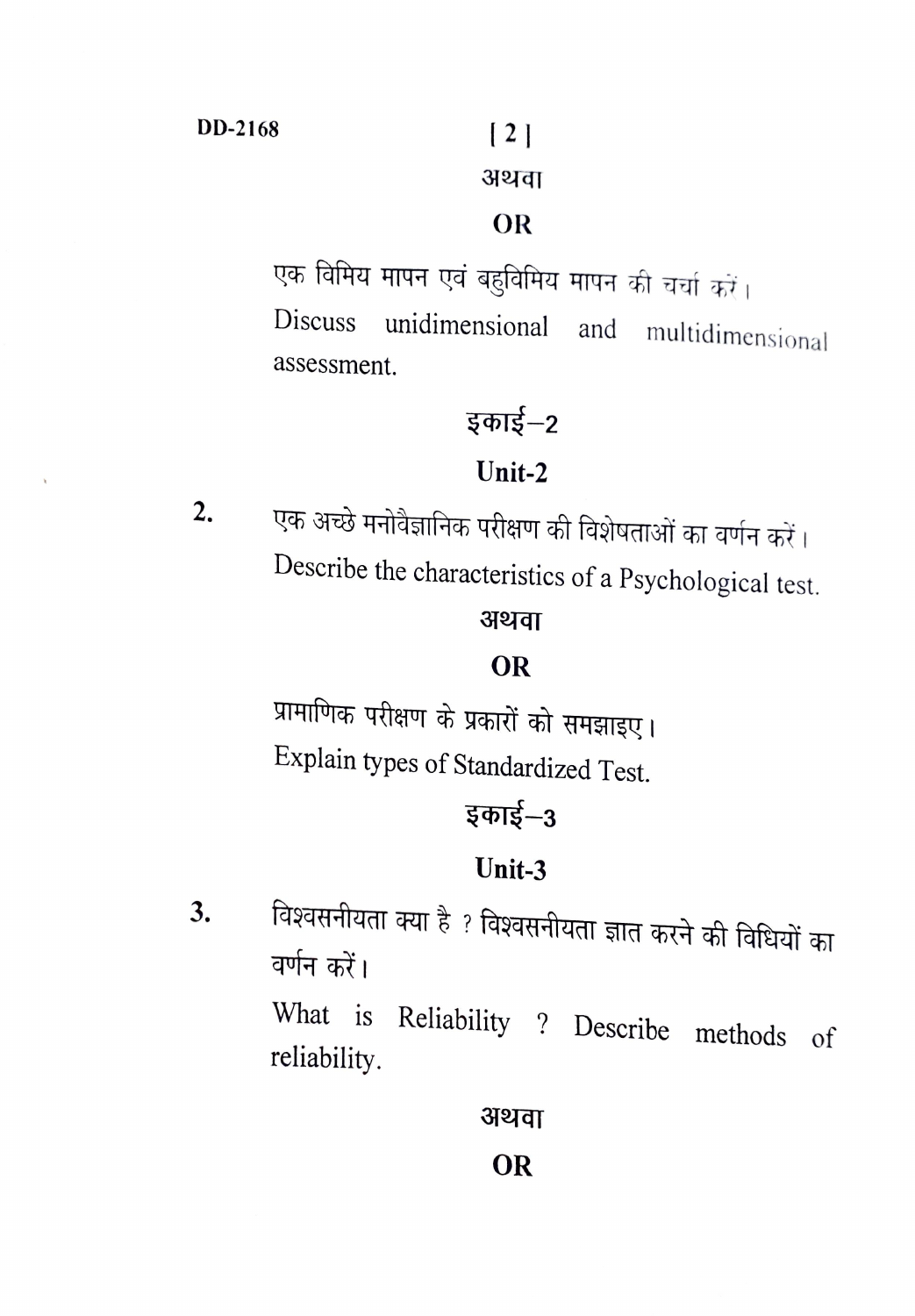संक्षिप्त में लिखें

- $(1)$  परीक्षण निर्माण के चाण।
- $(2)$  मानक। Write in short
- (1) Steps of test construction
- $(2)$  Norms

5.

#### $5 \Phi \overline{15} - 4$

#### $Unit-4$

 $\boldsymbol{4}$ . संज्ञानात्मक एवं असंज्ञानात्मक परीक्षणों में क्या अंतर है ? विस्तार से लिखें।

> What is the difference between Cognitive and Non-cognitive test ? Write in detail.

#### अथवा

#### OR

व्यक्तित्व मापन की प्रक्षेपी विधियों का वर्णन करें।

of Describe methods of projective techniques personality assessment.

# इकाई–5 Unit-5

शिक्षण के क्षेत्र में मनोवैज्ञानिक परीक्षण की उपयोगिता बताइए। Explain utility of Psychological test in area of education.